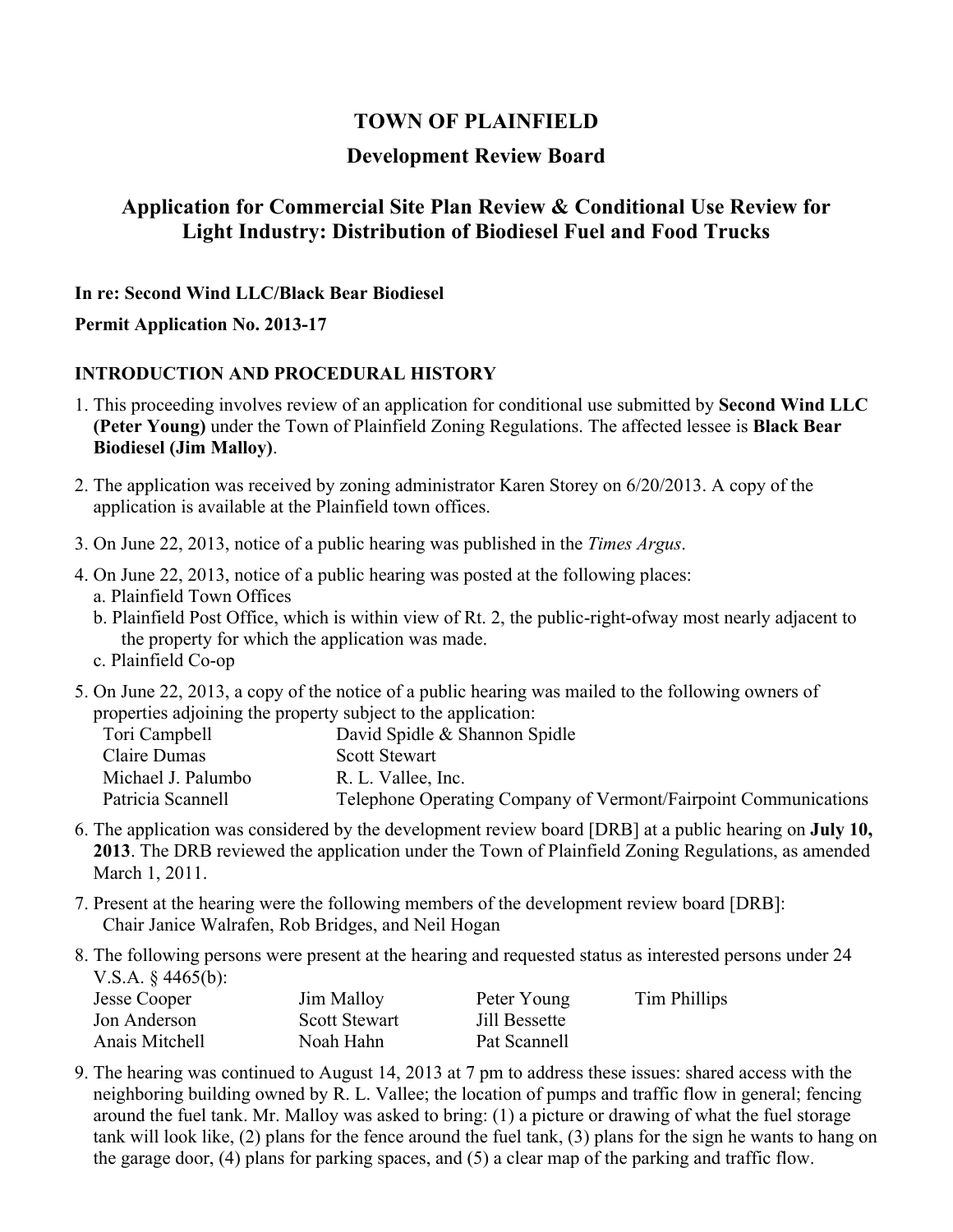Present at the continued hearing were the following members of the board: Rob Bridges, and Neil Hogan, and Sarah Albert. Rob Bridges was acting Chair.

- 10. The following persons were present at the 8/14 hearing and requested status as interested persons under 24 V.S.A. § 4465(b): Peter Young Gary Graves Steve Pappas
- 11. At this hearing, Peter Young requested a continuance to the next meeting on September 11, 2013 because issues they need more time to resolve easement issues with the neighbor. DRB voted to continue the Black Bear Biodiesel hearing to September 11, 2013 at 7 pm. This does not need to be rewarned but Karen Storey will post notices in all three locations about the continuance.
- 12. The hearing was reconvened on September 11, 2013. Present at the hearing were the following members of the development review board [DRB]: Chair Janice Walrafen, Rob Bridges, Neil Hogan and Sarah Albert
- 13. The following persons were present at the hearing and requested status as interested persons under 24 V.S.A. § 4465(b):

| Jim Malloy   | Peter Young                     | Pat Scannell |
|--------------|---------------------------------|--------------|
| David Gracyk | Lucy Gibson for Dubois $& King$ |              |

The findings from the continued hearing are presented below beginning at no. 12.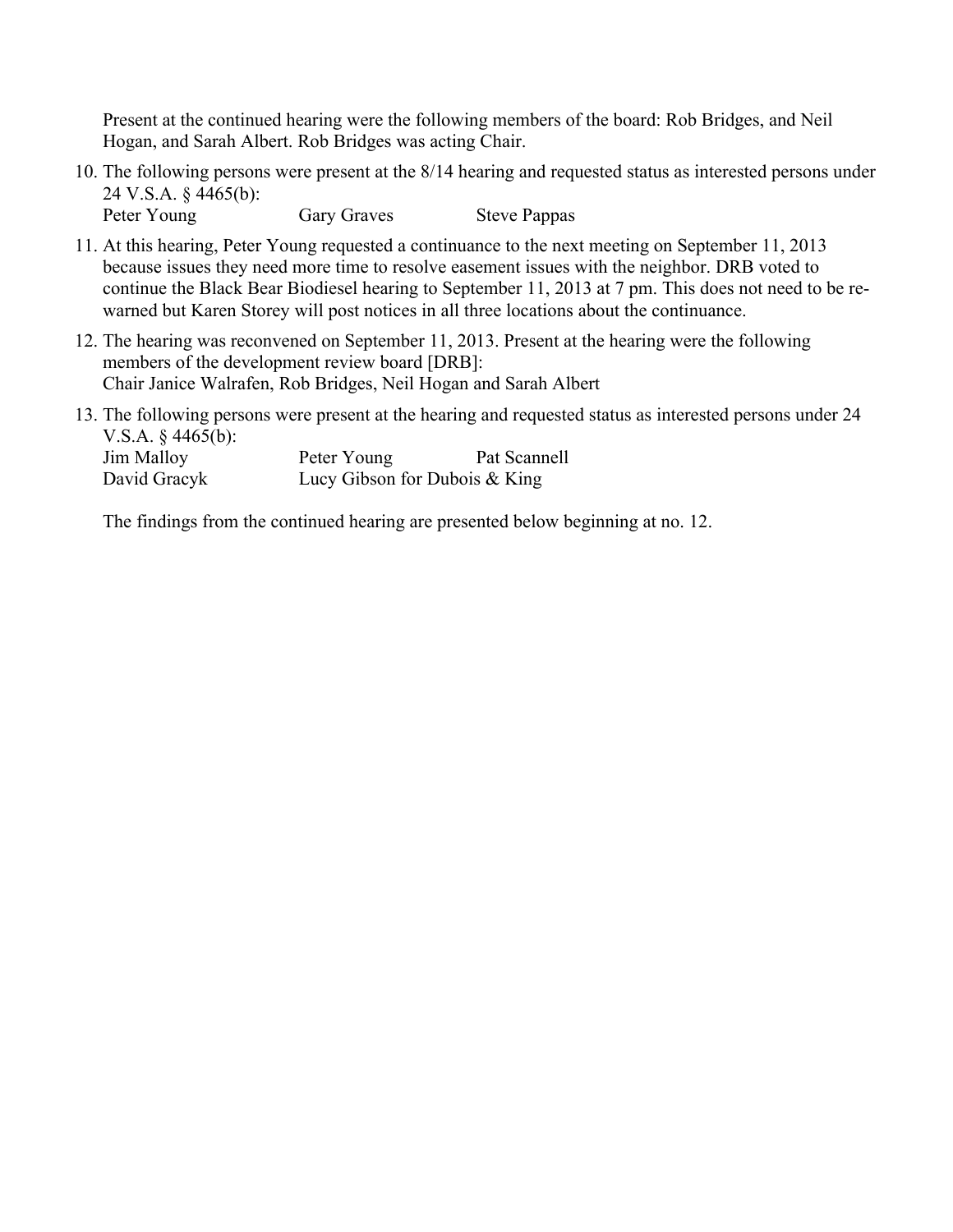## **FINDINGS**

Based on the application, testimony, exhibits, and other evidence the development review board makes the following findings:

- 1. The applicant seeks a conditional use permit to operate a **distribution center for biodiesel**. The subject property is a .61 acre parcel located at 252 High Street (US Rt. 2) in the Town of Plainfield (tax map parcel no. 201-0252).
- 2. The property is located in the **Village** District as described on the Town of Plainfield Zoning Map on record at the town office and section **4.4** of the Zoning Regulations. The proposed use is a retail commercial service, which is a conditional use in the village district.
- 3. Section 2.6 of the zoning regulations states that site plan review by the Development Review Board is required for all commercial development.. The application requires review under the following sections of the Town of Plainfield Zoning Regulations:
	- 2.6 Commercial site plan review
	- 2.8 Conditional uses
	- $\cdot$  3.6 Signs
	- 3.8 Outdoor Lighting
	- 3.13 Parking
- 4. Black Bear Biodiesel currently has a permit to store vegetable oil collected from area restaurants in the existing building on this parcel. (Application 2013-06, approved 5/8/13).
- 5. The proposed project is phase two, a distribution center for B100 biodiesel, consisting of two selfservice distribution pumps connected to a 6000-gallon capacity storage tank next to the existing building. The conversion from vegetable oil to biodiesel will not occur on site.
- 6. Application asks for approval of up to four mobile vending units (food trucks or carts) that will stand on the east side of the building selling coffee, pizza, etc. Food trucks/carts will be seasonal and will not require any outside lighting.
- 7. Mr. Malloy submits for the record a letter of memorandum from attorney Joslyn L. Wilschek of Primmer Piper Egelston & Cramer outlining the permitting process for B100 biodiesel.
- 8. Mr. Malloy states that a containment dike is not needed because biodiesel is biodegradable/non-toxic. He reports that the storage tank will be "two walled", which is above and beyond what is needed for biodiesel. He says that the containment dike inside the building (part of permit 2013-06), is for ease of clean up of spillage from pouring the vegetable oil between storage containers.
- 9. An updated site plan was submitted showing location of pumps, food trucks, parking and traffic circulation.
- 10. The following standards from Section 2.6 Commercial Site Plan Review were reviewed:
	- A: DRB members find that the scale and size of this project are compatible with nearby properties and the historic character of the Village.
	- B: As to whether the use was appropriate to district and not detrimental to others in that district, neighbors are concerned about biodiesel fumes, and the noise of 18-wheelers. Mr. Malloy explains there are no fumes; cars that smell like French fries are different than this fuel. There will be no limit on size of trucks, but it is unlikely that 18-wheel trucks will enter the property, because there is not enough room to turn around. There are no plans for this to become a truck stop.
	- C: The DRB ascertained that since the project is considered a mixed use, it does utilize land efficiently.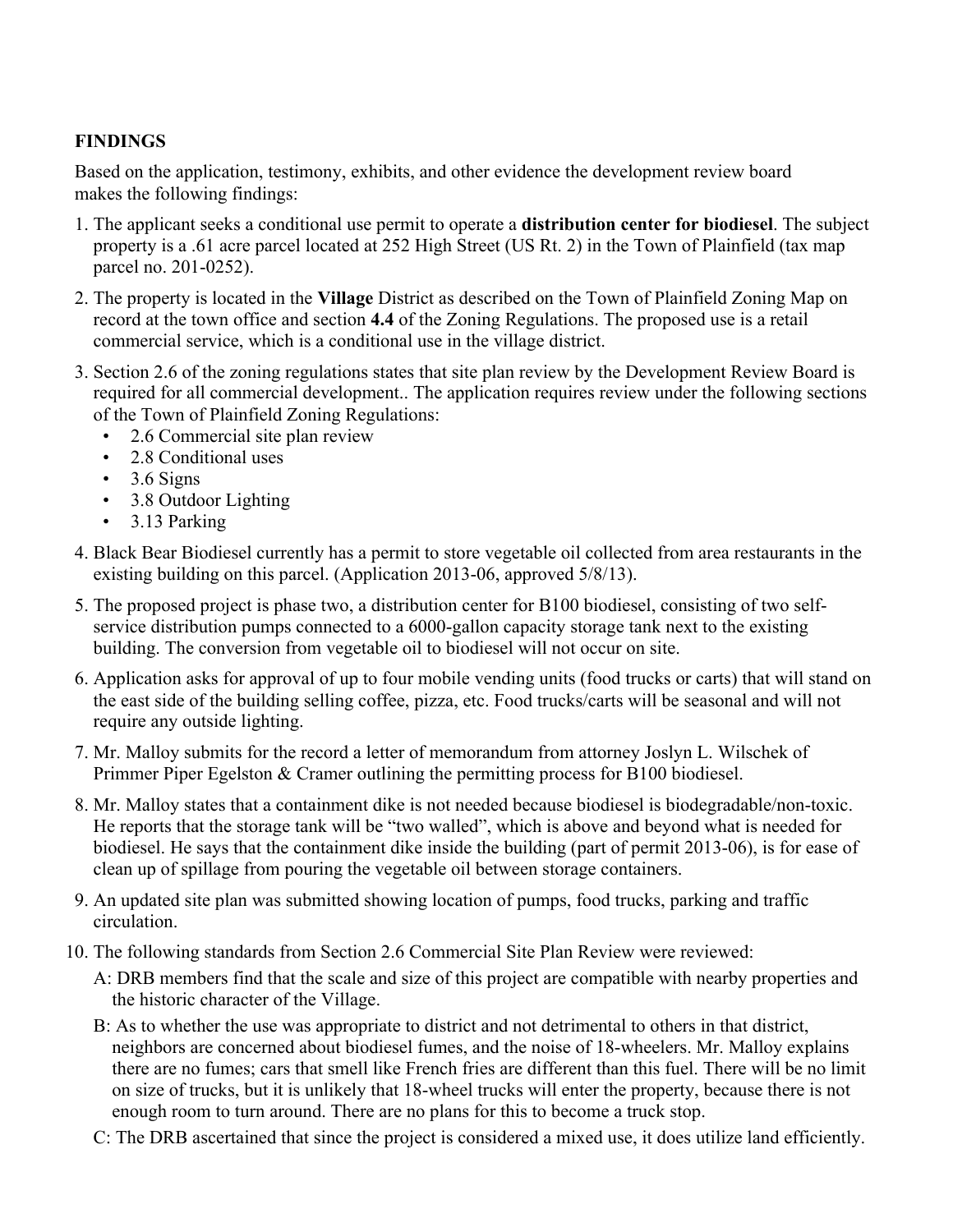D: Re plan for safe traffic circulation & adequate parking: what was submitted was not adequate to show the traffic circulation; it needs to be drawn clearly on the map.

Jon Anderson, legal representative of R.L. Vallee, has a statement of concern about traffic circulation between the two buildings, due to cross easements that were granted in prior deeds. The parties involved need to come to an agreement.

There are concerns about foot traffic between the food trucks and the traffic flow to the fuel pumps. Also that property entrance and exit are the same, which may not work as well in reality as shown on the map, especially if tractor-trailers, which require a large turning radius, are involved. DRB members agree this needs to be revisited at another meeting.

- **E: No odor, lights etc. beyond border, landscaping may be required to screen the project preferably with native plants that are not deemed invasive or noxious. Fencing should be with natural materials if possible and blend in with surrounding properties. Outdoor lighting should be aimed downward and should not illuminate roadways or neighbor's properties:** Mr. Malloy reports that apple trees will be planted in the back of the building, and other landscaping will be with native plants. There will be no need for outdoor lighting because hours of operation of food trucks/carts will be in the warm months when the days are longer. No fencing is planned. Staymat will be used for parking areas.
- 11. The following standards from Section 2.8, Conditional Uses were reviewed: Project will not have an undue adverse affect on:
	- **1: The capacity of existing or planned community facilities**: DRB members agree that none are noted.
	- **2: The character of the area affected, as defined by the purpose or purposes of the district in which the proposed project is located and the specifically stated policies and standards of the municipal plan:** DRB members are in agreement that it is a commercial business, located in a commercial area.
	- **3: Traffic on roads and highways in the vicinity:** DRB members agree this will be continued to the next meeting.
	- **4: Bylaws and ordinances then in effect:** Z.A. Storey reports that Plainfield has a noise ordinance she believes is 10PM on weekdays, and 11PM on weekends. She mentions this because of the noise of tractor-trailers. Neighbor Scott Stewart mentions there is now a State regulation against idling vehicles. DRB members suggest that signs requesting engines be shut off during fueling would address this issue.
	- **5: Utilization of renewable energy resources:** DRB members agree this is the objective of the business.

**Specific standards** are to include: signage at the pumps requesting that vehicles be turned off to reduce any fumes and noise. All set backs must be met, including the mobile units. This is 10 feet from the property lines. DRB members request additional fencing around the storage tank, because the planned cement posts may not be adequate. Off street parking is adequate. There is conformance with the Town Plan.

- 12. At the 9/11/13 continuance, a packet of information was distributed by Karen Storey, including letters from the Attorneys for BBB, David Grayck, and R.L. Vallee, Jon Anderson; a memo to Jim Malloy of BBB from Lucy Gibson, P.E. of DuBois & King; an updated map created by DuBois & King; and additional email correspondence between Z.A. Storey and David Grayck.
- 13. Using the map as a guide, Mr. Malloy and Lucy Gibson explain the traffic flow, and that only one curb cut will have to be used. Ms. Gibson reports they used a projected model for the traffic study. She believes there will be a small amount of traffic generated by the pumps, and the food trucks.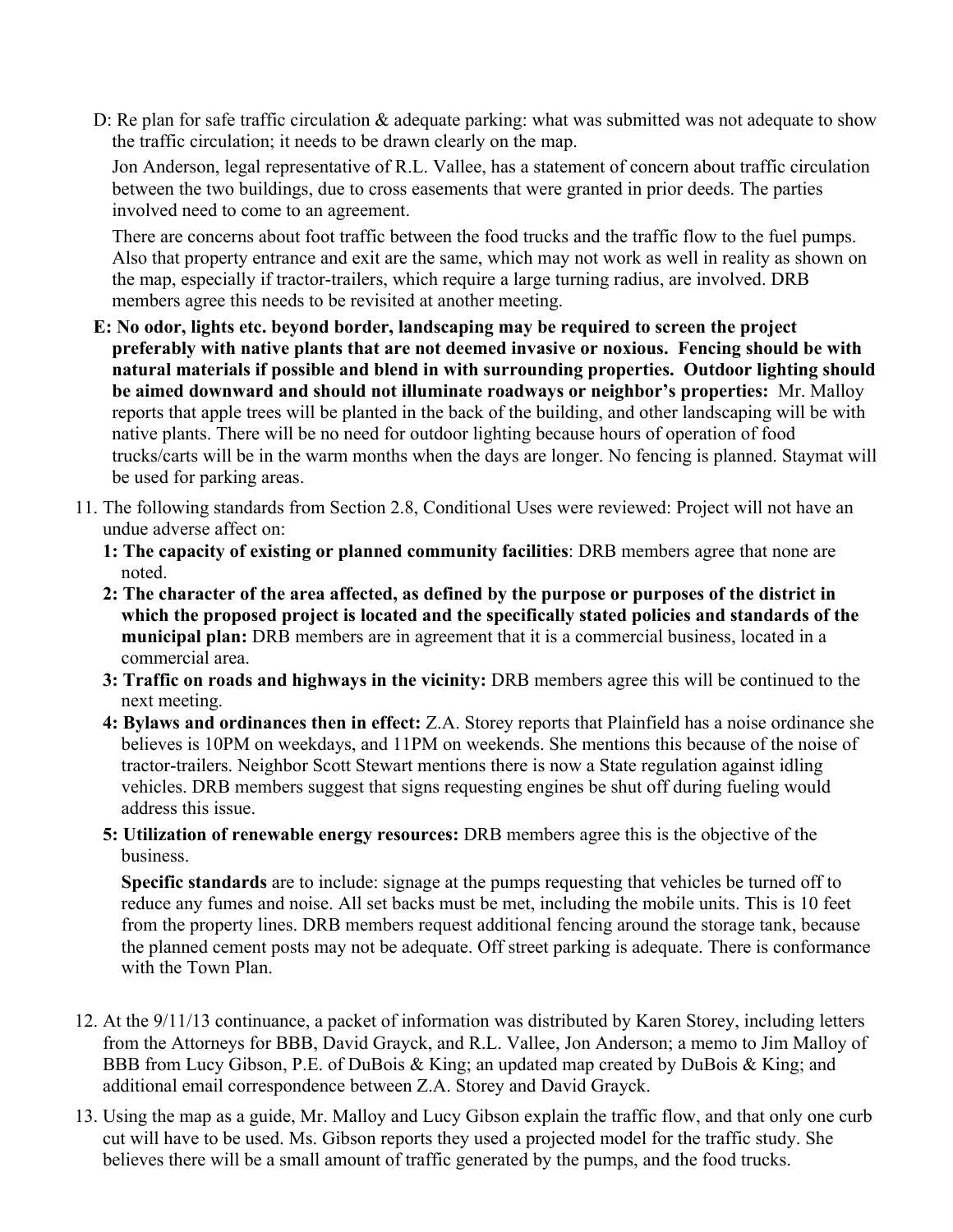Chair Walrafen references the letter from Jon Anderson and asks them to explain how trucks will be able to stay within their right of way. They show that the dimensions support two traffic lanes, as they will be 20 to 30 feet combined. There will be barriers called "landscape hemlock" between the gravel parking area and the existing paved driveway. They will bring in an updated map that will show a more clear demarcation between the gravel and existing paved area, as well as better dimensions to show the width of the lanes of traffic, and the area of the parking lot.

- 14. The pumps will sit on a concrete pad that measures 9ft x 18ft. There will be 2 pumps, and each pump can service 2 cars. There will be a downward facing light, set on a pole, over each pump. The location of the pumps will be to the side and slightly in front of the building.
- 15. The food trucks/carts will be off to the west side, on the grassy area. They will be self-sufficient, operating on their own power, and will not use generators. They will operate primarily during lunch and dinner hours and will need no lighting, and will be there less than 6 months out of the year. The only smells associated with the trucks/carts will be food smells such as: smoke from a BBQ, and a wood fired pizza oven. The cappuccino cart will probably have the longest hours of operation, which could be from 7am to 7pm. They will have a power cord run out to them from the building.
- 16. The double-walled storage tank, originally planned for outside, is being moved to inside the building to allow more room for traffic flow. Its capacity will now be 7,000 gallon instead of the originally planned 6,000 gallons. The Fire Inspector has approved this move. The dispensing and storage of the fuel does not need any permitting; the only requirement is they register as a business, and pay taxes.
- 17. Lights over the pumps will only be on during hours of operation (7 am–7pm); motion detection security lighting may be used, but the light will be downward facing and turn off after a short period of time.
- 18. This project meets all setbacks, and the traffic flow around the pumps and building are adequate as designed.
- 19. The footprint of a future canopy is part of this application, but before any canopy is installed its design must be approved by the DRB.
- 20. Changes were made to the submitted map during the hearing; an updated map will be submitted to the DRB.